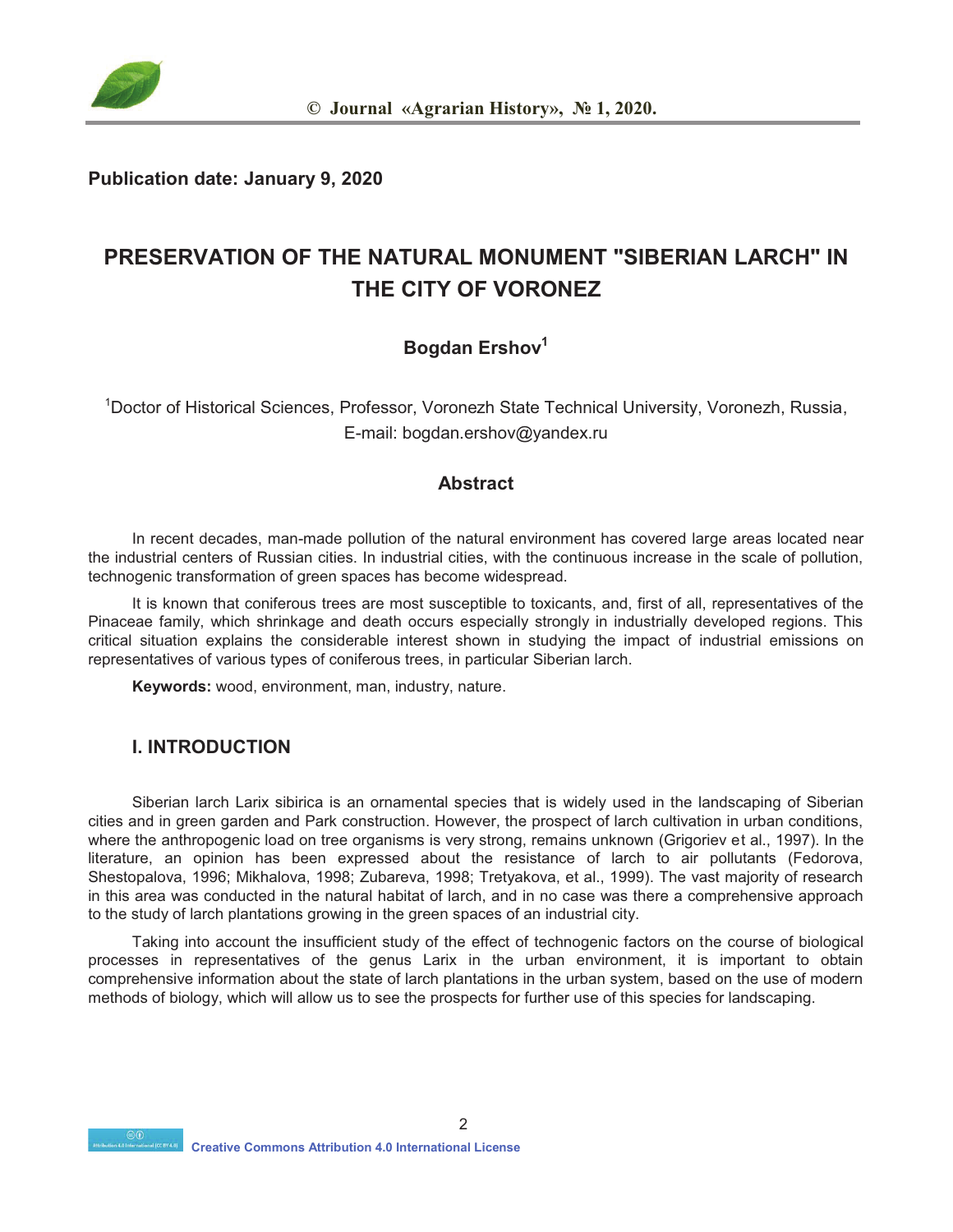

#### **II. DISCUSSION**

In the 20s of the 20th century, the study of the taxonomy of larch reached a new stage of development: the famous Russian scientist V.N. Sukachev outlined six genetic series of larch, based on geographic and morphological research methods known in plant taxonomy. He gave their morphological characteristics and suggested the main stages in the history of the development of the genus Larix. In his work, Siberian and Far Eastern species belonged to two separate series - Eurasiaticae and Paucisquamatae. He attributed Siberian larch to the first, and Daurian and other Far Eastern species to the second.

B.N.Sukachev believed that Daurian larch is a relatively young progressive species. It emerged in northeastern Asia during the Pleistocene and Holocene "not only in the process of migration, but, very likely, on the spot by way of constant modification." In 1932, V.N.Sukachev identified two new species of larch in the Far East - Lyubarsky and Primorsky larch.

In 1931 in the USSR "V.L. Komarov described the genus Larix as consisting of 25 species in the world, and in the USSR identified only 4 species - Daurian larch (Larix dahurica Turez), Siberian larch (L. Sibirica Ldb.), Kamchatka (Kuril) larch (L. Kamtschtica (Rupr.) Carr.) And Olginskaya larch (L. Olgensis A. Henry).

In 1946 B.P. Kolesnikov expressed an opinion that differed from the above with regard to the taxonomy of larch trees. He not only recognized all the taxa identified before him, but also named three new species: Middendorf, Komarov and Okhotsk larch.

As research on the genus Larix increased, different questions about the systematic position of larch trees were raised by different researchers. The most detailed questions of the taxonomy of larch in the USSR were developed and mastered by N.V. Dylis [47]. In 1961, Dylis reported that five species of larch grow in Eastern Siberia and the Far East - L. dahurica Mill, L. sibirica Ldb., L. kurilensis Mayr., L. olgensis Henry and L. magitima Suk.

For Daurian larch, he identified two geographical races: the western subspecies (L. dahurica subsp. Dahurica) and the eastern subspecies (L. dahurica subsp.cajanderi: (Mary.) Pyl).

In 1981, Dylis published the monograph "Larch" in which he reported that "seven species of larch naturally grow in the USSR: Sukachev, Siberian, European, Daurian, Kuril, Olginskaya, Primorskaya", and four hybrids: Amur, Chekanovsky, Lyubarsky, Okhotsk , as well as cultivated species, for example, Japanese larch.

He pointed out that the south of the Far East is distinguished by the greatest variety of species and forms of larch. The ecological characteristics and habitat of different species also differ significantly. Many researchers, including Sukachev, Poplavskaya, Dylis, Koropachinsky, Milyutin, and others, pointed out ecological differences in the growth of Siberian and Daurian larch. So, for example, A.K. Skvortsova says: "if populations are potentially completely genetically compatible, but in fact are completely isolated and each have their own history, which led to the development of their own characters and to their occupation of different places in nature, such populations, no doubt, should be classified as different species." Taking into account the definition of the species given by Zavadsky, M.V. Crooklis and L.I. Milyutin considered Siberian and Daurian larch as different species. LI Milyutin wrote that "the species independence of these larches is not obscured by the weakly expressed biological isolation. Thus, these authors believed that Siberian and Daurian larch are species.

 **CO**<br>**Creative Commons Attribution 4.0 International License**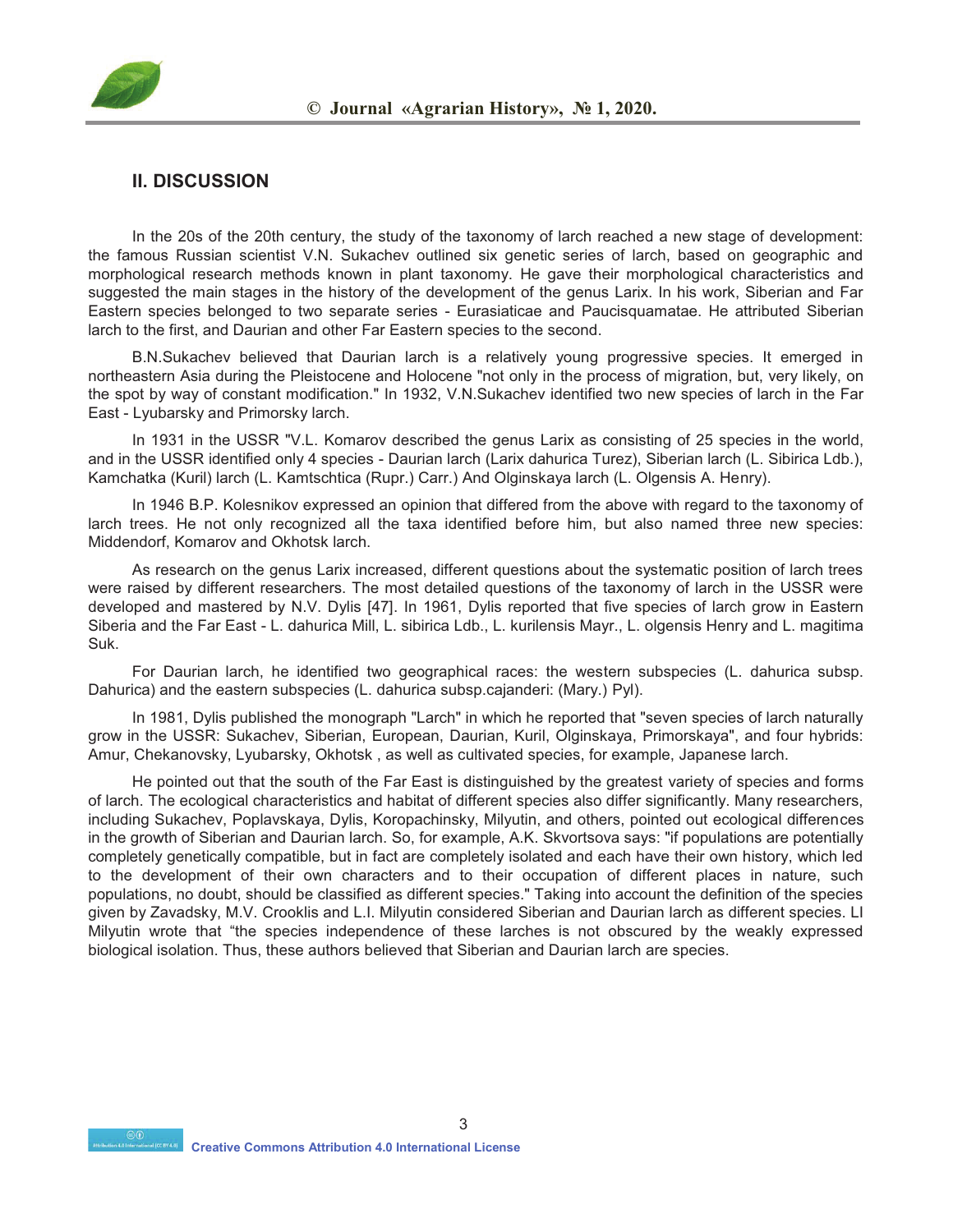

#### **III. RESULTS**



 **Foto Siberian Larch, Pereulok Mechnikova, 22** 

**In 1938, 4 seedlings of Siberian larch were planted on a plot of land in the city of Voronezh at the address: Mechnikov lane, house No. 22. in 1941, the Great Patriotic war began. German troops captured the city of Voronezh. In 1943, the city of Voronezh was liberated from the German-fascist invaders. The front line passed near the house on Mechnikov lane, 22. German tanks, passing through this land, destroyed three larch trees. The only tree (pictured above) has survived to this day and is a valuable unique natural object, as well as a silent witness to the fierce battles for the city of Voronezh.** 

**Siberian larch has been the national tree of Russia since 1960. Represents Russia in the peoples ' Friendship Park (Seattle, USA). Larch is a symbol of longevity and rebirth.** 

**In 2015, the tree was examined by the specialists of the Botanical garden named after Professor B. M. Kozo-Polyansky, Voronezh state University (Director of the Botanical garden of Voronezh state University, candidate of agricultural Sciences, associate Professor of the Department of ecology A. A. Voronin, the scientific employee of the Botanical garden of Voronezh state University, candidate of geographical Sciences L. A. Lepeshkina, researcher at the Botanical garden of Voronezh state University, candidate of geographical Sciences, associate Professor M. A. Klevtsova). Certification materials in 2015 (currently 82-year-old tree) were sent by specialists to the national register of stands of the all-Russian program "Trees-monuments of nature". According to the results of the certification Commission, unique trees are assigned the status of a state-protected natural object.** 

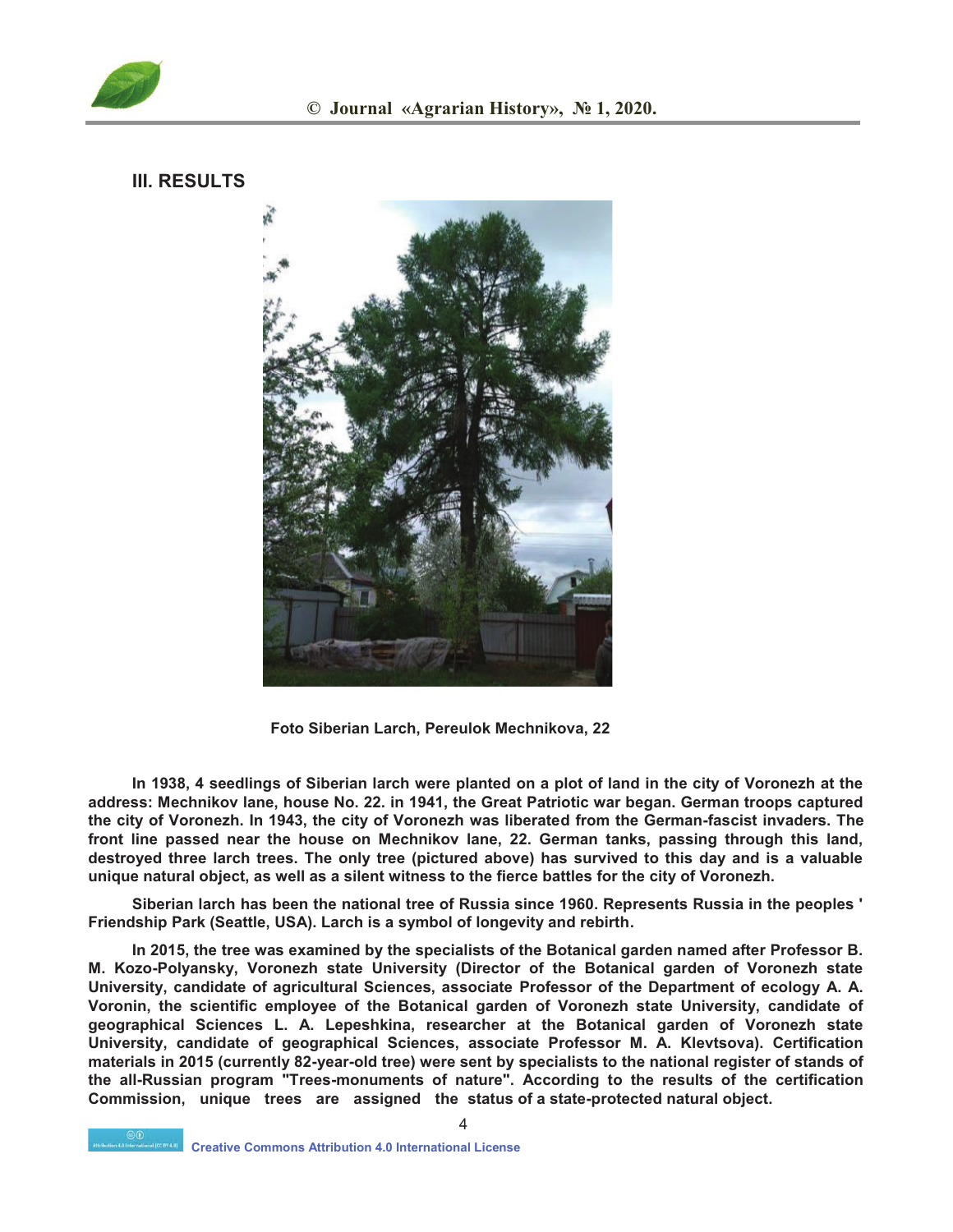

In both traditional and folk medicine, larch is the main raw material for the production of medicines. The beneficial properties of larch bark and needles are well known to professional pharmacists and traditional healers, and the tree itself is a source of many useful substances.

The bark of trees, which is essentially a waste from logging, contains many tannins that are used in leather processing and in medicine. They are used to stop bleeding, as antidiarrheals, astringents and antidotes for heavy metal and metal intoxication. The healing properties of larch bark are largely due to the high - up to 18 percent - content of these compounds, so the powder and infusions from it have been used since ancient times by the inhabitants of Siberia to treat hemorrhoids, trophic ulcers, abscesses and intestinal infections. It has proven itself well as a source of pectin for the food industry and pharmacology. Larch bark also exhibits healing properties in patients with prostate adenoma, heart failure, oral diseases and even some types of cancer.

The peoples of the Far East are very respected for the healing properties of larch needles. Since ancient times, it has been used in almost all sectors of the economy: as animal feed, in medicine, as fertilizer, and even in food. The high content of vitamin C, especially in summer harvests, made the needles of this tree the most important remedy for scurvy and colds. The beneficial properties of larch were well known to travelers who were exploring Siberia and the Far East, and to hunters. The conifer broth was used to strengthen the immune system and as an invigorating drink that helped on long hikes. Larch needles show medicinal properties when fresh. Chewing on a small handful is enough to stop bleeding from the gums. In addition, it has a pleasant taste and can be used as an ingredient in salads.

#### **IV. CONCLUSION**

The unique properties of larch are time-tested. Larch was widely used in shipbuilding and Piling. It is no accident that Venice stands on larch stilts. After a few centuries, the piles were examined and found to be actually fossilized. Larch was widely used in the construction of St. Isaac's Cathedral, the Winter Palace, and the Ostankino Palace of the Sheremetevs. All the building elements of that time, created from larch, are still preserved.

#### **REFERENCE LIST**

Bolychevtsev V.G. (1968) health-Improving role of forest stands of various composition *docl. Timiryazev agricultural Academy. №. 144.* Pp. 247-252. (in Russ).

Bulygin N.E. (1977) Phenology and morphological periods in the development cycle of vegetative larch shoots. *Forestry, forest crops and soil science. №. 6.* Pp. 112-118. (in Russ).

Golomazova G.M. (1978) Photosynthesis and photo-respiration of Siberian larch at low concentrations. *Larch and its use. №. 9.* Pp. 53-60. (in Russ).

Gunyazhenko I.V. (1976) Phytoncidicity of some local and introduced trees and shrubs. *Forest science and forestry. №. 11.* Pp. 84-89. (in Russ).

Iroshnikov A.I. (1978) Issues of coniferous seed production in Siberia. *Forestry. №. 2.* Pp. 77-79. (in Russ).

Karaseva M.A. (1991) the Role of agrotechnics in improving the hygienic properties of Siberian larch crops in green zones. *Forest management in forests of various categories of protection. M.* Pp. 88-90. (in Russ).

5 Karaseva M.A. (1996) Forest cultures of larch. *Textbook. Yoshkar-Ola: Margtu.* 66 p. (in Russ).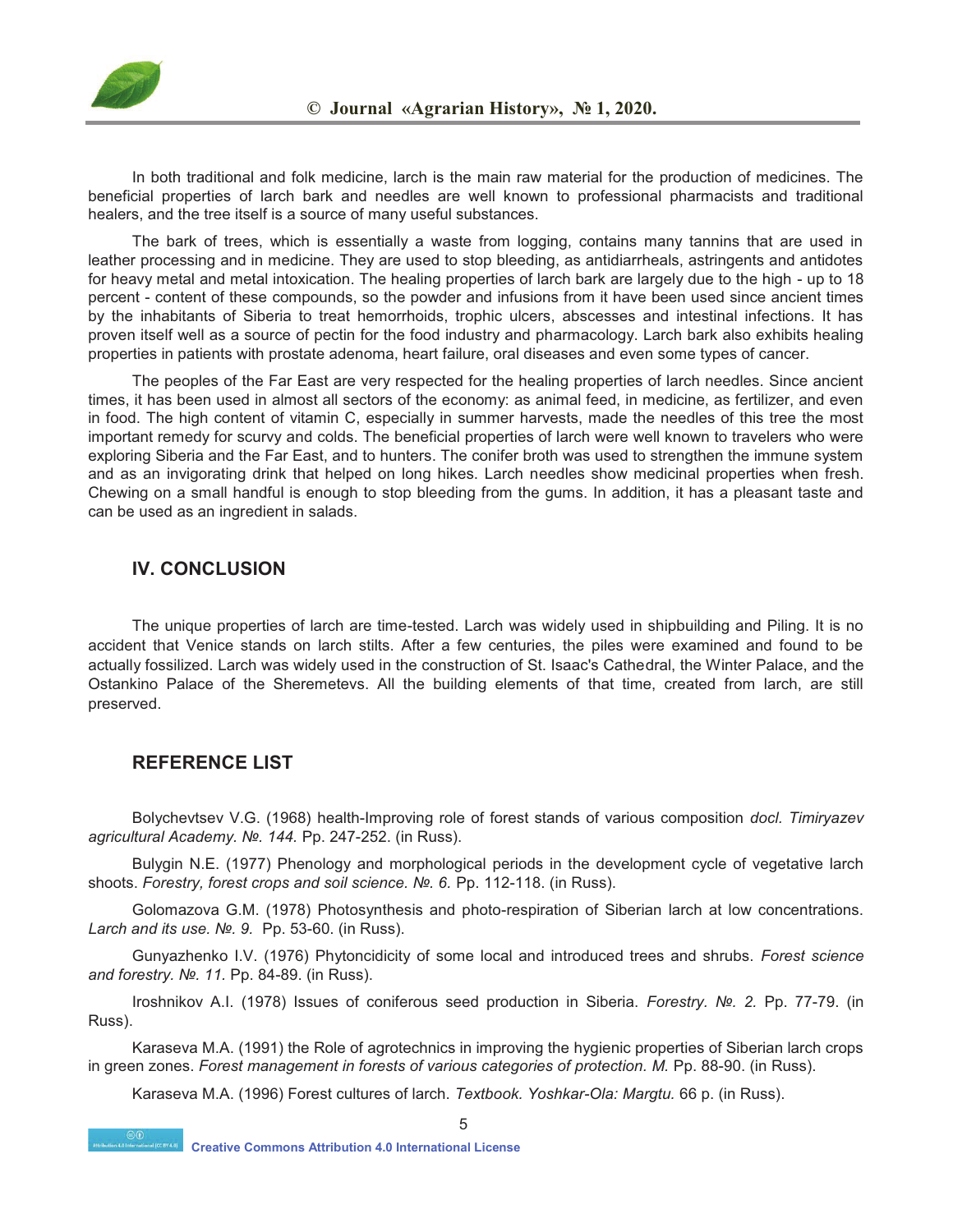

Keleberda T.N. (1974) Larix sibirica in the desert and its influence on the silvicultural properties of soil. University news. *Forest journal. №. 3.* Pp. 153-155. (in Russ).

Lugansky N.A. (1969) On the issue of forest seed production in the Middle Urals. *Forests of the Urals and farms in them. Sverdlovsk. Nº. 3. Pp. 119-125. (in Russ).* 

Matveeva R.N. (1993) Influence of selection of four-year-old Siberian cedar seedlings on further growth of seedlings. *Problems of chemical and forest complex. Krasnoyarsk: Sibti. Vol. 1.* Pp. 207-209. (in Russ).

Molchanov A.G. (1983) Ecophysiological study of forest stand productivity. 134 p. (in Russ).

Petrov A.P. (1988) Variability of the structure of cones and seeding qualities of Sukachev larch seeds. *Forests of the Urals and farms in them. Sverdlovsk. № 14.* Pp. 97-99. (in Russ).

Rodin A.R. (1969) Pre-sowing treatment of Siberian larch seeds with negative gas ions. *Forestry information. №. 2.* Pp. 9-10. (in Russ).

Sedelnikova I.V. (1978) larch Blooming in geographical cultures of the Voronezh region. *Genetics, selection, seed production and introduction of forest breeds. Voronezh. №. 5.* Pp. 46-50. (in Russ).

Verhunov P.M. (1994) on evaluating the productivity of larch plantations during forest inventory works. *Forest taxation and forest management. Inter-University. SB. nauch. Tr. Krasnoyarsk.* Pp. 24-33. (in Russ).

Voznesensky V.L. (1965) Methods of research of photosynthesis and respiration of plants. *The Science.*  305 p. (in Russ).

6